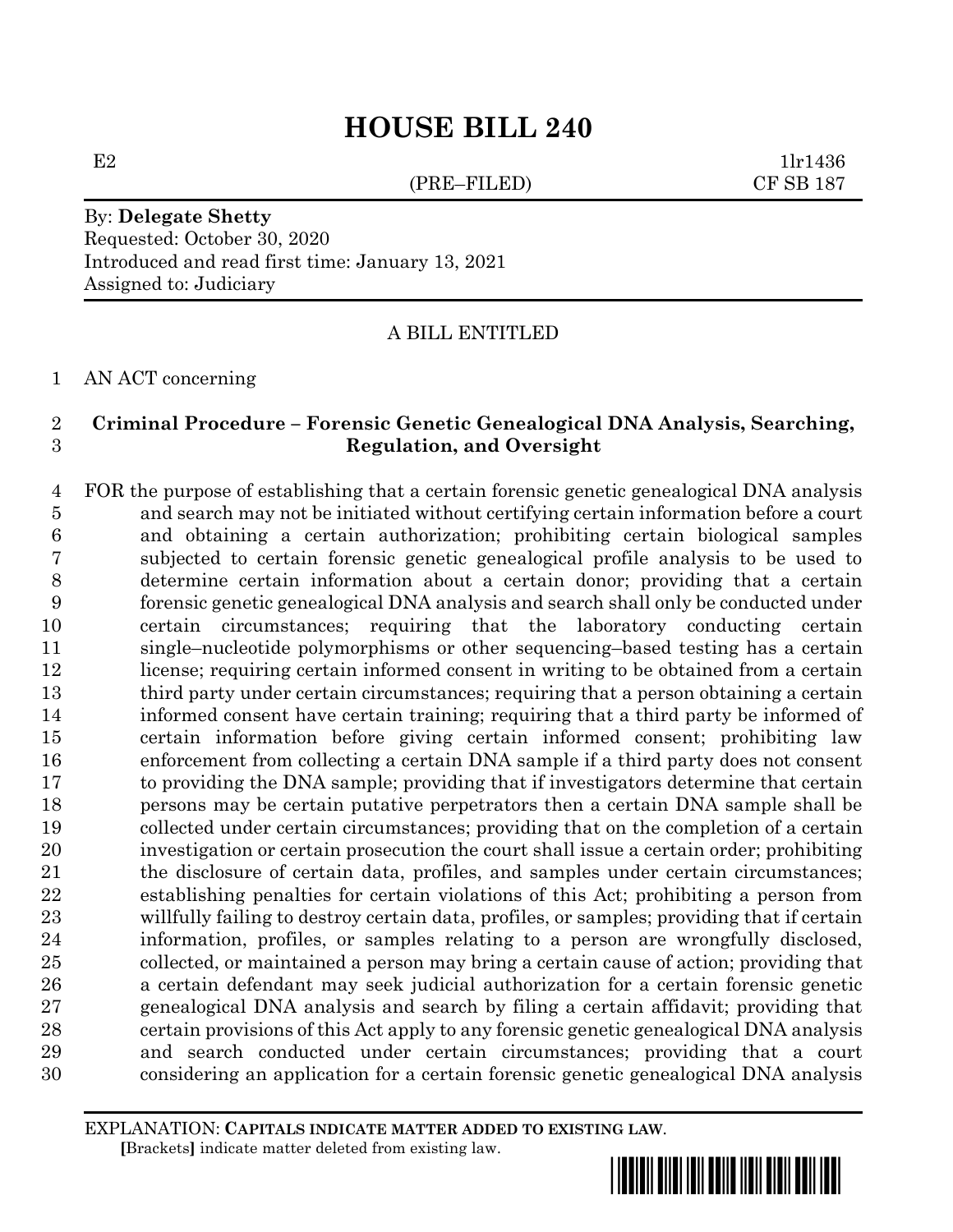### **HOUSE BILL 240**

 and search from a certain defendant shall issue a certain order under certain circumstances; providing that a certain court order issued under this Act shall contain certain information; requiring the Office of Health Care Quality to establish certain criteria to satisfy certain requirements; requiring the Department of Public Safety and Correctional Services to produce a certain annual report; requiring a certain panel with certain members to review a certain annual report; defining certain terms; and generally relating to forensic genetic genealogical DNA.

BY adding to

- Article Criminal Procedure
- Section 17–101 through 17–105 to be under the new title "Title 17. Forensic Genealogy"
- Annotated Code of Maryland
- (2018 Replacement Volume and 2020 Supplement)
- SECTION 1. BE IT ENACTED BY THE GENERAL ASSEMBLY OF MARYLAND,
- That the Laws of Maryland read as follows:
- 
- **Article – Criminal Procedure**
- **TITLE 17. FORENSIC GENEALOGY.**
- **17–101.**

 **(A) IN THIS TITLE THE FOLLOWING WORDS HAVE THE MEANINGS INDICATED.**

 **(B) "CODIS" HAS THE MEANING STATED IN § 2–501 OF THE PUBLIC SAFETY ARTICLE.**

 **(C) "DIRECT–TO–CONSUMER GENETIC GENEALOGY SERVICES" MEANS GENETIC GENEALOGY SERVICES THAT ARE OFFERED BY PRIVATE COMPANIES DIRECTLY TO CONSUMERS RATHER THAN THROUGH CLINICAL HEALTH CARE PROVIDERS, TYPICALLY VIA CUSTOMER ACCESS TO SECURE ONLINE WEBSITES.**

 **(D) "FGG PROFILE" MEANS A GENETIC PROFILE USING SNPS OR OTHER SEQUENCING METHODS GENERATED FROM A FORENSIC OR REFERENCE SAMPLE BY A LABORATORY FOR THE PURPOSE OF CONDUCTING A FGGS.**

 **(E) "FORENSIC GENETIC GENEALOGICAL DNA ANALYSIS AND SEARCH" OR "FGGS" MEANS THE FORENSIC GENETIC GENEALOGICAL DNA ANALYSIS OF A FORENSIC OR REFERENCE SAMPLE OF BIOLOGICAL MATERIAL USING SNP OR OTHER SEQUENCING TECHNIQUES TO DEVELOP A FGG PROFILE, A SUBSEQUENT SEARCH USING THE FGG PROFILE IN A PUBLICLY AVAILABLE OPEN–DATA PERSONAL GENOMICS DATABASE, OR A DIRECT–TO–CONSUMER GENETIC**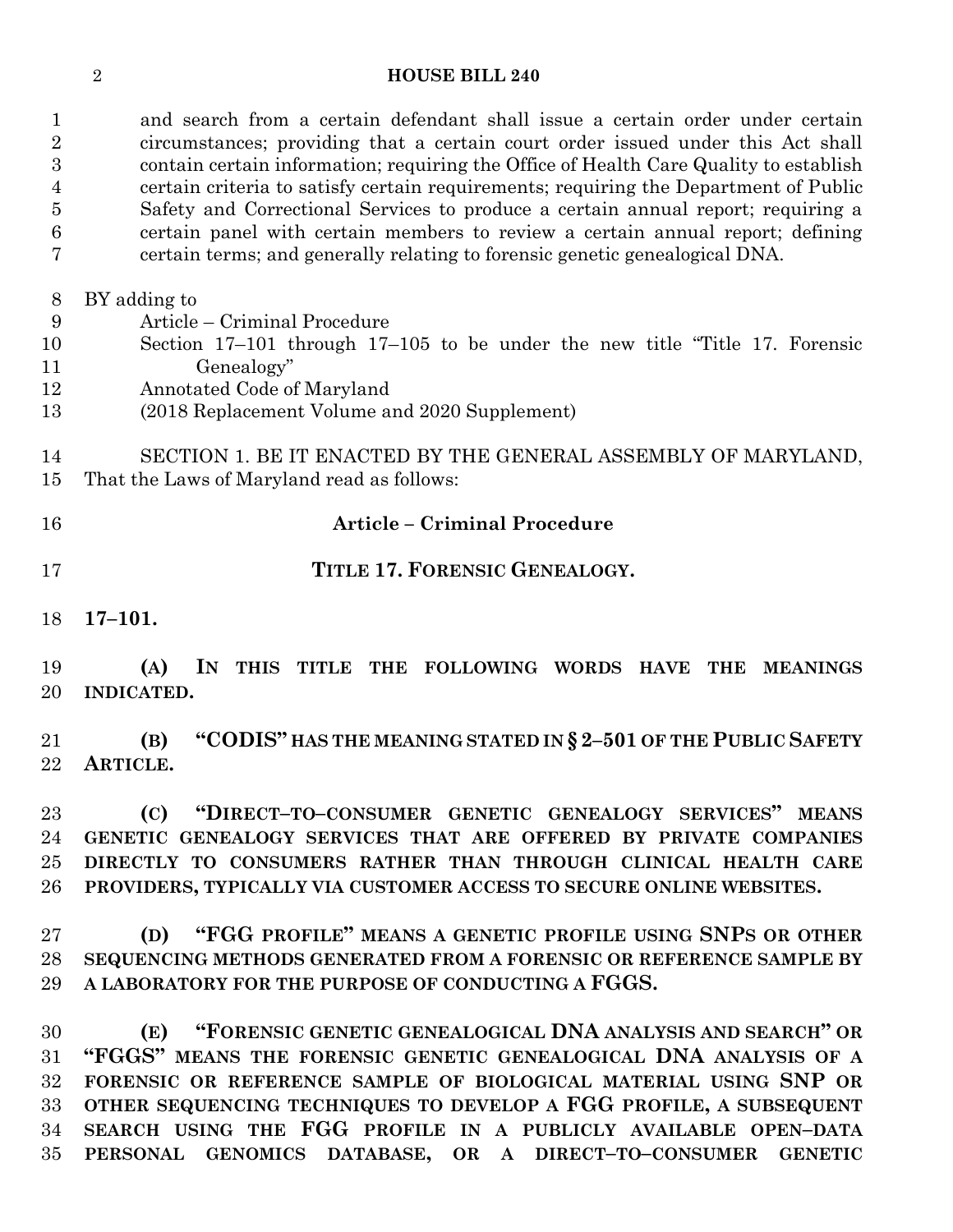#### **HOUSE BILL 240** 3

 **GENEALOGY SERVICE TO FIND INDIVIDUALS RELATED TO THE SOURCE OF THE FGG PROFILE AND A GENEALOGICAL SEARCH USING PUBLIC RECORDS AND OTHER LAWFUL MEANS TO OBTAIN INFORMATION IN ACCORDANCE WITH THE REGULATIONS UNDER THIS TITLE.**

 **(F) (1) "FORENSIC SAMPLE" MEANS BIOLOGICAL MATERIAL REASONABLY BELIEVED BY INVESTIGATORS TO HAVE BEEN DEPOSITED BY A PUTATIVE PERPETRATOR AND THAT WAS COLLECTED FROM A CRIME SCENE, A PERSON, AN ITEM, OR A LOCATION CONNECTED TO THE CRIMINAL EVENT.**

 **(2) "FORENSIC SAMPLE" INCLUDES THE UNIDENTIFIED HUMAN REMAINS OF A SUSPECTED HOMICIDE VICTIM.**

 **(G) "PUBLICLY AVAILABLE OPEN–DATA PERSONAL GENOMICS DATABASE" MEANS A DATABASE IN WHICH PERSONS VOLUNTARILY SUBMIT THEIR GENOMICS DATA OR GENETIC PROFILES, TYPICALLY PROCESSED THROUGH DIRECT–TO–CONSUMER GENETIC GENEALOGY SERVICES, FOR THE PURPOSES OF COMPARISON OR SEARCHING AGAINST THE GENETIC PROFILES OF OTHER INDIVIDUALS TO EVALUATE POTENTIAL FAMILIAL RELATIONSHIPS BETWEEN THE REFERENCE SAMPLE AND OTHER SERVICE USER SAMPLES.**

 **(H) "PUTATIVE PERPETRATOR" MEANS ONE OR MORE CRIMINAL ACTORS REASONABLY BELIEVED BY INVESTIGATORS TO BE THE SOURCE OF, OR A CONTRIBUTOR TO, A FORENSIC SAMPLE DEPOSITED DURING, OR INCIDENT TO, THE COMMISSION OF A CRIME.**

 **(I) "REASONABLE INVESTIGATIVE LEADS" MEANS CREDIBLE, CASE–SPECIFIC FACTS, INFORMATION, OR CIRCUMSTANCES THAT WOULD LEAD A REASONABLY CAUTIOUS INVESTIGATOR TO BELIEVE THAT THE PURSUIT WOULD HAVE A FAIR PROBABILITY OF IDENTIFYING A PUTATIVE PERPETRATOR.**

 **(J) "REFERENCE SAMPLE" MEANS BIOLOGICAL MATERIAL FROM A KNOWN SOURCE.**

 **(K) "SINGLE–NUCLEOTIDE POLYMORPHISMS" OR "SNPS" MEANS DNA SEQUENCE VARIATIONS THAT OCCUR WHEN A SINGLE NUCLEOTIDE (A, T, G, OR C) IN A GENOMIC SEQUENCE IS ALTERED AND THESE VARIATIONS MAY BE USED TO DISTINGUISH PEOPLE FOR PURPOSES OF BIOLOGICAL RELATIONSHIP TESTING.**

 **(L) "STR DNA PROFILE" MEANS A GENETIC PROFILE THAT EXAMINES GENETIC LOCATIONS ON THE NON–SEX CHROMOSOMES THAT ARE USED FOR THE STATEWIDE DNA DATA BASE SYSTEM OR THE NATIONAL DNA DATA BASE SYSTEM.**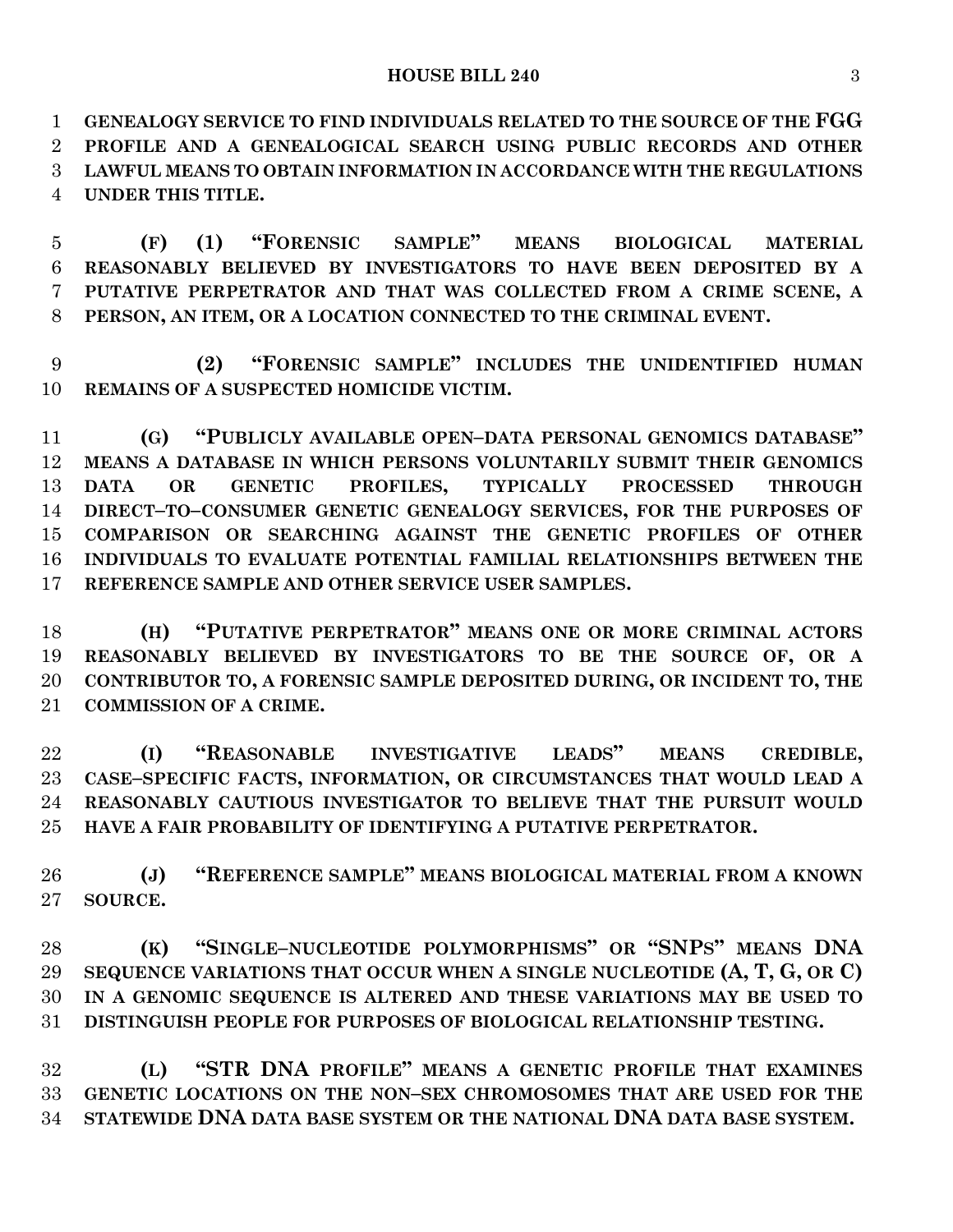**(M) "THIRD PARTY" MEANS A PERSON WHO IS NOT A SUSPECT IN THE INVESTIGATION.**

**17–102.**

 **(A) FGGS MAY NOT BE INITIATED WITHOUT JUDICIAL AUTHORIZATION AND WITHOUT CERTIFYING BEFORE THE COURT THAT THE FORENSIC SAMPLE AND THE CRIMINAL CASE SATISFY THE CRITERIA PROVIDED FOR UNDER THIS SECTION.**

 **(B) A SWORN AFFIDAVIT SHALL BE SUBMITTED BY A LAW ENFORCEMENT AGENT WITH APPROVAL OF A PROSECUTOR FROM THE RELEVANT JURISDICTION ASSERTING THE FOLLOWING:**

 **(1) THE CRIME IS A MURDER, FELONY SEXUAL ASSAULT, OR AN ATTEMPT TO COMMIT A VIOLENT CRIME OTHER THAN HOMICIDE OR SEXUAL ASSAULT AND THE CIRCUMSTANCES SURROUNDING THE CRIMINAL ACT OR ACTS PRESENT A SUBSTANTIAL AND ONGOING THREAT TO PUBLIC SAFETY OR NATIONAL SECURITY;**

 **(2) THE FORENSIC SAMPLE TO BE SUBJECTED TO THE FGGS IS BIOLOGICAL MATERIAL REASONABLY BELIEVED BY INVESTIGATORS TO HAVE BEEN DEPOSITED BY A PUTATIVE PERPETRATOR AND THAT THE FORENSIC SAMPLE WAS COLLECTED FROM A CRIME SCENE, A PERSON, AN ITEM, A LOCATION CONNECTED TO THE CRIMINAL EVENT, OR THE UNIDENTIFIED HUMAN REMAINS OF A SUSPECTED HOMICIDE VICTIM;**

 **(3) AN STR DNA PROFILE HAS ALREADY BEEN DEVELOPED FROM THE FORENSIC SAMPLE, WAS ENTERED INTO THE STATEWIDE DNA DATA BASE SYSTEM AND THE NATIONAL DNA DATA BASE SYSTEM, AND FAILED TO IDENTIFY A KNOWN INDIVIDUAL; AND**

 **(4) REASONABLE INVESTIGATIVE LEADS HAVE BEEN TRIED AND FAILED.**

 **(C) BIOLOGICAL SAMPLES SUBJECTED TO FGG DNA ANALYSIS, EITHER THE FORENSIC SAMPLE OR THIRD PARTY REFERENCE SAMPLES, MAY NOT BE USED TO DETERMINE THE SAMPLE DONOR'S GENETIC PREDISPOSITION FOR DISEASE OR ANY OTHER MEDICAL CONDITION OR PSYCHOLOGICAL TRAIT.**

 **(D) FGGS MAY ONLY BE CONDUCTED USING A DIRECT–TO–CONSUMER OR PUBLICLY AVAILABLE OPEN–DATA PERSONAL GENOMICS DATABASE THAT PROVIDES EXPLICIT NOTICE TO ITS SERVICE USERS AND THE PUBLIC THAT LAW ENFORCEMENT MAY USE ITS SERVICE SITES TO INVESTIGATE CRIMES OR TO**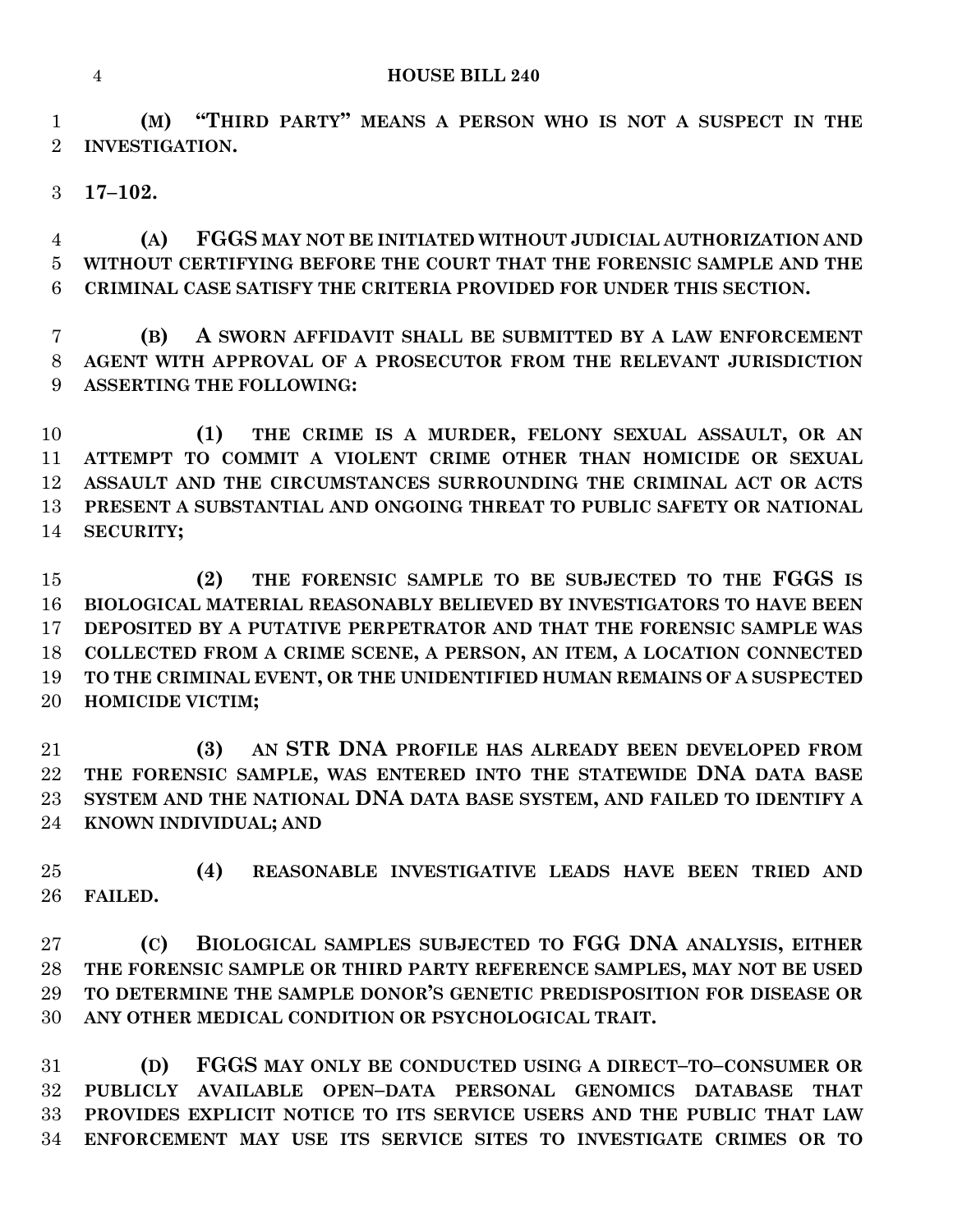**IDENTIFY UNIDENTIFIED HUMAN REMAINS.**

 **(E) THE LABORATORY CONDUCTING SNP OR OTHER SEQUENCING–BASED TESTING AND THE GENETIC GENEALOGIST PARTICIPATING IN THE FGGS SHALL BE LICENSED BY THE OFFICE OF HEALTH CARE QUALITY IN ACCORDANCE WITH § 17–104 OF THIS SUBTITLE.**

 **(F) (1) INFORMED CONSENT IN WRITING SHALL BE OBTAINED FROM ANY THIRD PARTY WHOSE DNA SAMPLE IS SOUGHT FOR THE PURPOSE OF ASSISTING A FGGS AND ALL STATEMENTS MADE IN OBTAINING THE INFORMED CONSENT SHALL BE DOCUMENTED FROM BEGINNING TO END BY VIDEO OR AUDIO RECORDING.**

 **(2) THE PERSON OBTAINING THE INFORMED CONSENT SHALL HAVE TRAINING FROM A BIOETHICIST APPROVED BY THE OFFICE OF HEALTH CARE QUALITY.**

 **(3) THE THIRD PARTY SHALL BE INFORMED, AT A MINIMUM, OF THE FOLLOWING BEFORE GIVING INFORMED CONSENT IN WRITING:**

 **(I) THE INVESTIGATION INVOLVES A CRIME SPECIFIED UNDER SUBSECTION (B)(1) OF THIS SECTION;**

 **(II) THE THIRD PARTY IS NOT A SUSPECT IN THE INVESTIGATION;**

 **(III) THE THIRD PARTY HAS BEEN IDENTIFIED THROUGH A SEARCH OF A DIRECT–TO–CONSUMER OR PUBLICLY AVAILABLE OPEN–DATA PERSONAL GENOMICS DATABASE AS A POTENTIAL RELATIVE OF AN INDIVIDUAL BELIEVED TO HAVE COMMITTED A CRIME SPECIFIED UNDER SUBSECTION (B)(1) OF THIS SECTION;**

 **(IV) INVESTIGATORS ARE SEEKING THE THIRD PARTY'S DNA TO ASSIST IN IDENTIFYING THE PERSON OR PERSONS WHO COMMITTED THE CRIME, OR TO IDENTIFY THE VICTIM OF A HOMICIDE, AND FOR NO OTHER PURPOSE; AND**

 **(V) 1. THE THIRD PARTY'S DNA SAMPLE AND ANY INFORMATION OBTAINED FROM ITS ANALYSIS WILL BE KEPT CONFIDENTIAL IN ACCORDANCE WITH A COURT ORDER DURING THE COURSE OF THE INVESTIGATION;**

 **2. THE DNA SAMPLE AND ANY DATA OBTAINED FROM IT WILL BE DESTROYED WHEN THE INVESTIGATION OR ANY CRIMINAL CASE ARISING FROM THE INVESTIGATION ENDS; AND**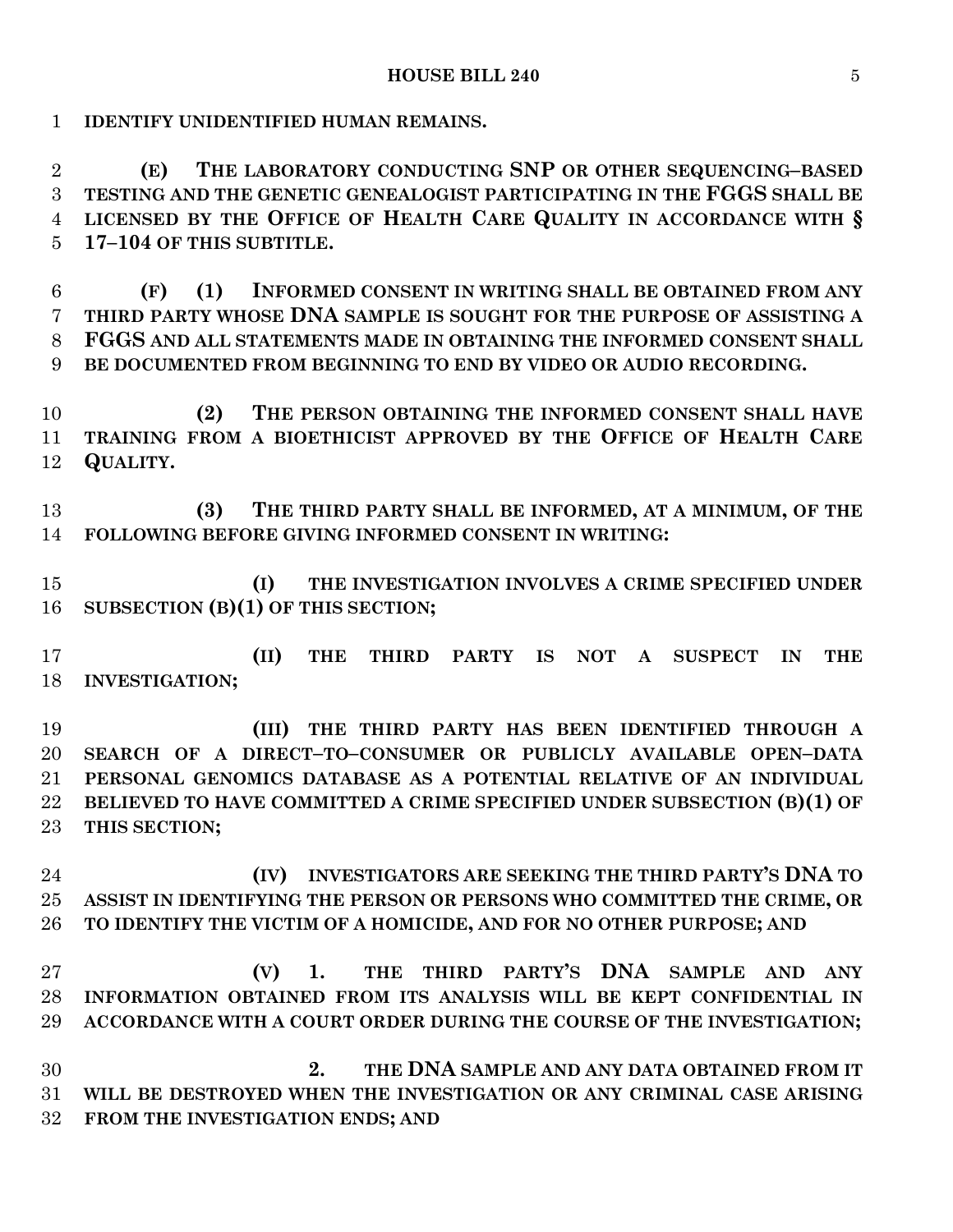**3. IN ACCORDANCE WITH A COURT ORDER, THE THIRD PARTY WILL RECEIVE NOTICE BY CERTIFIED DELIVERY THAT THE DESTRUCTION HAS OCCURRED.**

 **(4) IF THE THIRD PARTY DOES NOT CONSENT TO PROVIDING A REFERENCE SAMPLE FOR A FGGS INVESTIGATION, LAW ENFORCEMENT MAY NOT COLLECT A COVERT REFERENCE SAMPLE FROM THE INDIVIDUAL.**

 **(G) IF INVESTIGATORS DETERMINE THAT ONE OR MORE PERSONS MAY BE PUTATIVE PERPETRATORS OF THE CRIME UNDER INVESTIGATION AND IT IS NECESSARY TO COLLECT A COVERT DNA SAMPLE FROM THE PERSON, THE FOLLOWING CRITERIA SHALL BE SATISFIED:**

 **(1) THE AUTHORIZING COURT SHALL BE NOTIFIED PRIOR TO THE COVERT COLLECTION OF THE PUTATIVE PERPETRATOR'S REFERENCE SAMPLE;**

 **(2) A SHOWING SHALL BE MADE TO THE SATISFACTION OF THE COURT TO DEMONSTRATE WHY A COVERT COLLECTION IS NECESSARY;**

 **(3) INVESTIGATIVE AUTHORITIES SHALL MAKE A PROFFER TO THE COURT EXPLAINING HOW THEY PLAN TO CONDUCT THE COVERT COLLECTION IN A MANNER THAT AVOIDS UNDULY INTRUSIVE SURVEILLANCE OF INDIVIDUALS OR INVASIONS TO THEIR PRIVACY AND FOLLOWS THE LAWS OF THE STATE;**

 **(4) ANY PUTATIVE PERPETRATOR DNA SAMPLE THAT IS COLLECTED COVERTLY MAY ONLY BE SUBJECTED TO AN STR TEST TO SEE IF IT MATCHES A STR DNA PROFILE OBTAINED FROM A FORENSIC SAMPLE;**

 **(5) ANY COVERTLY COLLECTED DNA SAMPLE THAT DOES NOT MATCH THE STR DNA PROFILE OBTAINED FROM A FORENSIC SAMPLE SHALL BE DESTROYED AND MAY NOT BE UPLOADED TO ANY DNA DATABASE, INCLUDING LOCAL, STATE, OR FEDERAL DNA DATABASES WITHIN CODIS, OR ANY DNA DATABASE NOT AUTHORIZED BY LOCAL, STATE, OR FEDERAL STATUTE; AND**

 **(6) (I) THE LAW ENFORCEMENT OFFICER CONDUCTING THE COVERT COLLECTION FROM A PUTATIVE PERPETRATOR SHALL REPORT BACK TO THE AUTHORIZING COURT EVERY 30 DAYS ABOUT THE PROGRESS OF THE COVERT COLLECTION AND SHALL MAKE A PROFFER ABOUT FUTURE PLANS IN ACCORDANCE WITH PARAGRAPH (3) OF THIS SUBSECTION; AND** 

 **(II) WITHOUT GOOD CAUSE SHOWN, COVERT COLLECTION EFFORTS TO OBTAIN A SAMPLE FROM A PUTATIVE PERPETRATOR SHALL CEASE AFTER 6 MONTHS.**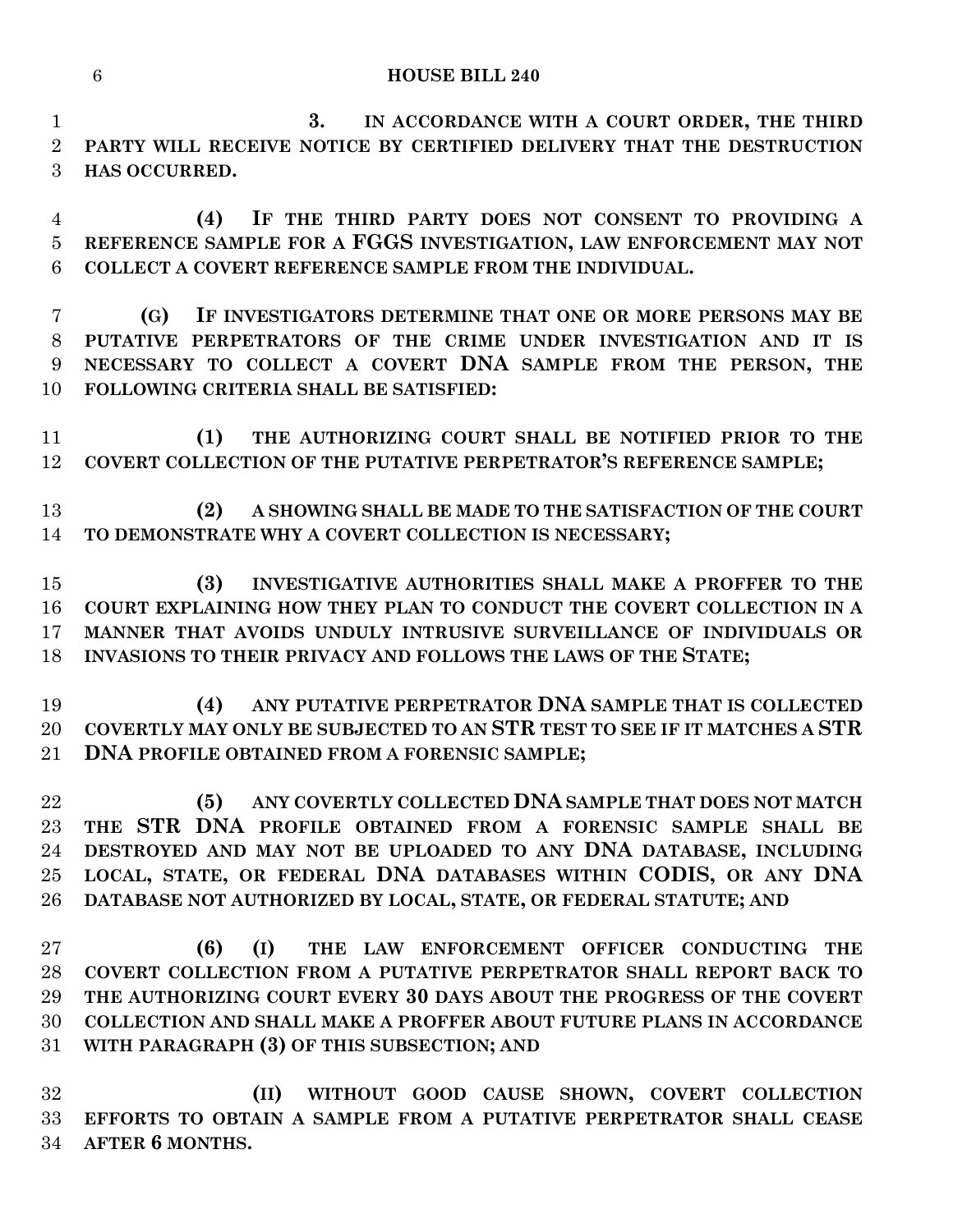**(H) (1) ON THE COMPLETION OF THE FGGS INVESTIGATION OR ON COMPLETION OF ANY CRIMINAL PROSECUTION THAT MAY ARISE FROM THE FGGS, THE AUTHORIZING COURT, OR ANY COURT THAT ULTIMATELY HAS JURISDICTION OVER ANY CRIMINAL CASE THAT AROSE FROM THE FGGS, SHALL ISSUE ORDERS TO ENSURE THAT ALL DNA SAMPLES GATHERED IN THE FGGS AND ALL GENETIC GENEALOGY INFORMATION DERIVED FROM THE FGG ANALYSIS OF THOSE SAMPLES ARE DESTROYED.**

 **(2) THE COURT ORDERS SHALL INCLUDE THE REMOVAL AND DESTRUCTION OF ANY FGG PROFILES PREVIOUSLY UPLOADED TO DIRECT–TO–CONSUMER OR PUBLICLY AVAILABLE OPEN–DATA PERSONAL GENOMICS DATABASES.**

 **(3) ALL INDIVIDUALS WHO WERE NOT THE SOURCE OF THE STR DNA PROFILE OBTAINED FROM THE FORENSIC SAMPLE AND WHOSE DNA WAS COLLECTED THROUGH INFORMED CONSENT OR COVERTLY DURING THE COURSE OF THE FGGS SHALL RECEIVE NOTICE OF THAT DESTRUCTION BY CERTIFIED DELIVERY.**

 **(I) (1) A PERSON MAY NOT DISCLOSE GENETIC GENEALOGY DATA, FGG PROFILES, OR DNA SAMPLES NOT AUTHORIZED BY A COURT ORDER IN THE COURSE OF A FGGS, OR IN THE COURSE OF ANY CRIMINAL PROCEEDING THAT ARISES FROM A FGGS.**

 **(2) A PERSON WHO VIOLATES THIS SUBSECTION IS GUILTY OF A MISDEMEANOR AND ON CONVICTION IS SUBJECT TO IMPRISONMENT NOT EXCEEDING 5 YEARS OR A FINE NOT EXCEEDING \$5,000, OR BOTH, IN ACCORDANCE WITH § 2–512 OF THE PUBLIC SAFETY ARTICLE.**

 **(J) (1) A PERSON MAY NOT WILLFULLY FAIL TO DESTROY GENETIC GENEALOGY INFORMATION, FGG PROFILES, OR DNA SAMPLES.**

 **(2) A PERSON WHO VIOLATES THIS SUBSECTION IS GUILTY OF A MISDEMEANOR AND ON CONVICTION IS SUBJECT TO IMPRISONMENT NOT EXCEEDING 1 YEAR OR A FINE NOT EXCEEDING \$ 1,000 OR BOTH, IN ACCORDANCE WITH § 2–512 OF THE PUBLIC SAFETY ARTICLE.**

 **(K) A PERSON WHOSE GENETIC GENEALOGY INFORMATION, FGG PROFILE, OR DNA SAMPLE IS WRONGFULLY DISCLOSED, COLLECTED, OR MAINTAINED IN VIOLATION OF THIS SUBTITLE HAS A PRIVATE RIGHT OF ACTION UNDER RELEVANT STATE LAW GUIDING TORT CLAIMS, AND IS ENTITLED TO MINIMUM LIQUIDATED DAMAGES OF \$5,000 FOR A VIOLATION.**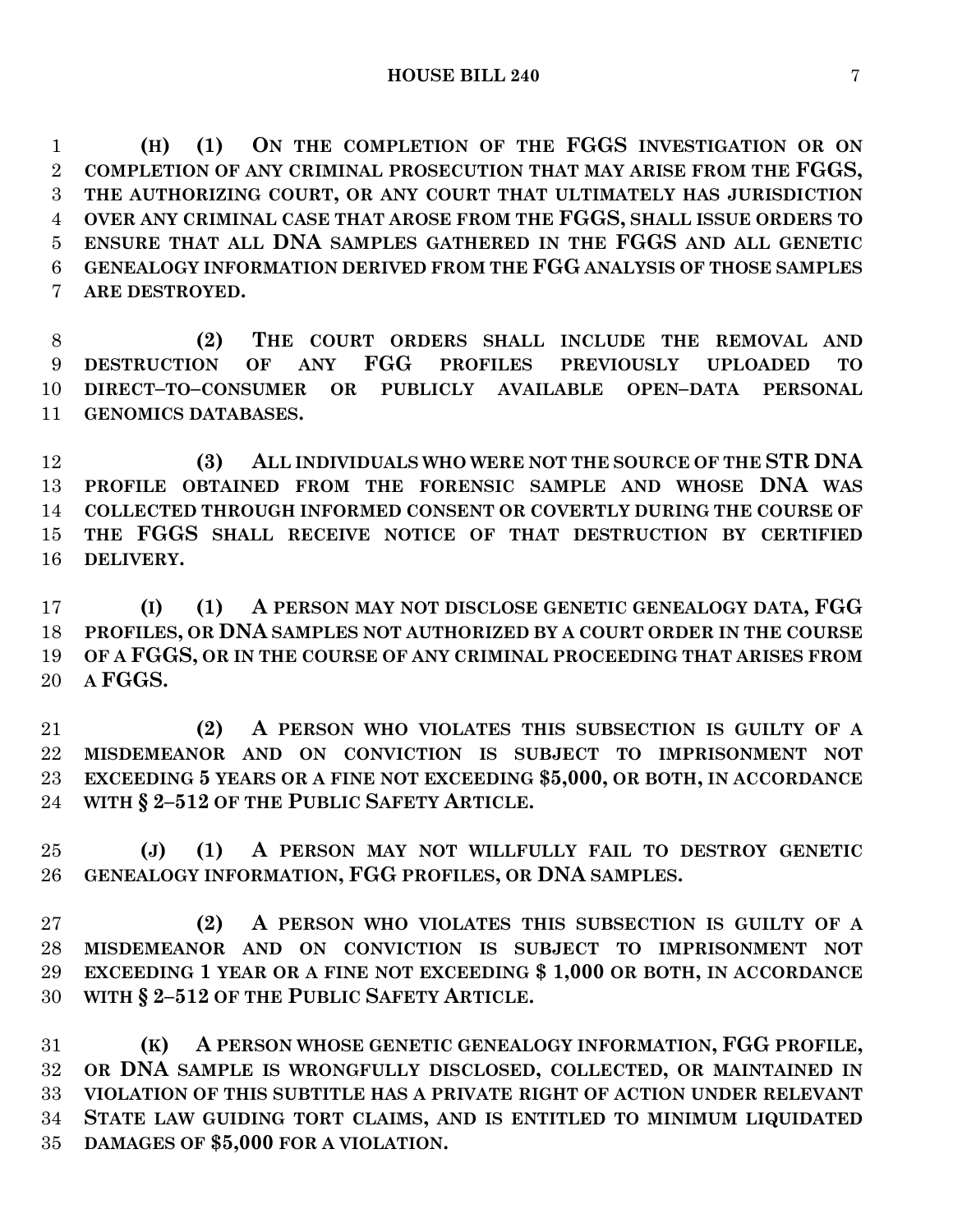**17–103.**

 **(A) A DEFENDANT IN A CRIMINAL CASE CHARGED WITH A CRIME OF VIOLENCE UNDER § 14–101 OF THE CRIMINAL LAW ARTICLE OR A DEFENDANT CONVICTED OF A CRIME OF VIOLENCE UNDER § 14–101 OF THE CRIMINAL LAW ARTICLE AND SEEKING POSTCONVICTION DNA TESTING IS ENTITLED TO SEEK JUDICIAL AUTHORIZATION FOR A FGGS BY FILING AN AFFIDAVIT WITH A TRIAL COURT OR POSTCONVICTION COURT CERTIFYING THAT THE FORENSIC SAMPLE AND THE CRIMINAL CASE SATISFY THE FOLLOWING CRITERIA:**

 **(1) THE FORENSIC SAMPLE TO BE SUBJECTED TO THE FGGS IS BIOLOGICAL MATERIAL REASONABLY BELIEVED TO HAVE BEEN DEPOSITED BY A PUTATIVE PERPETRATOR AND COLLECTED FROM A CRIME SCENE, A PERSON, AN ITEM, OR A LOCATION CONNECTED TO THE CRIMINAL EVENT, OR THE UNIDENTIFIED HUMAN REMAINS OF A SUSPECTED HOMICIDE VICTIM;**

 **(2) A STR DNA PROFILE HAS ALREADY BEEN DEVELOPED FROM THE FORENSIC SAMPLE, WAS ENTERED INTO THE STATE DNA DATA BASE SYSTEM AND THE NATIONAL DNA DATA BASE SYSTEM, AND FAILED TO IDENTIFY A KNOWN INDIVIDUAL;**

 **(3) BIOLOGICAL SAMPLES SUBJECTED TO FGG DNA ANALYSIS, EITHER THE FORENSIC SAMPLE OR THIRD PARTY REFERENCE SAMPLES, MAY BE USED TO DETERMINE THE SAMPLE DONOR'S GENETIC PREDISPOSITION FOR DISEASE OR ANY OTHER MEDICAL CONDITION OR PSYCHOLOGICAL TRAIT:**

 **(4) A FGGS SHALL ONLY BE CONDUCTED USING A DIRECT–TO–CONSUMER OR PUBLICLY AVAILABLE OPEN–DATA PERSONAL GENOMICS DATABASE THAT PROVIDES EXPLICIT NOTICE TO THEIR SERVICE USERS AND THE PUBLIC THAT LAW ENFORCEMENT MAY USE THEIR SERVICE SITES TO INVESTIGATE CRIMES OR TO IDENTIFY UNIDENTIFIED HUMAN REMAINS;**

 **(5) THE LABORATORY CONDUCTING SNP OR OTHER SEQUENCING–BASED TESTING, AND THE GENETIC GENEALOGIST PARTICIPATING IN THE FGGS, HAS BEEN LICENSED BY THE OFFICE OF HEALTH CARE QUALITY IN ACCORDANCE WITH § 17–104 OF THIS TITLE; AND**

 **(6) (I) INFORMED CONSENT IN WRITING IS OBTAINED FROM ANY THIRD PARTY WHOSE DNA SAMPLE IS SOUGHT FOR THE PURPOSE OF ASSISTING A FGGS AND ALL REQUIREMENTS DESCRIBED IN § 17–102(F) OF THIS TITLE ARE SATISFIED; AND**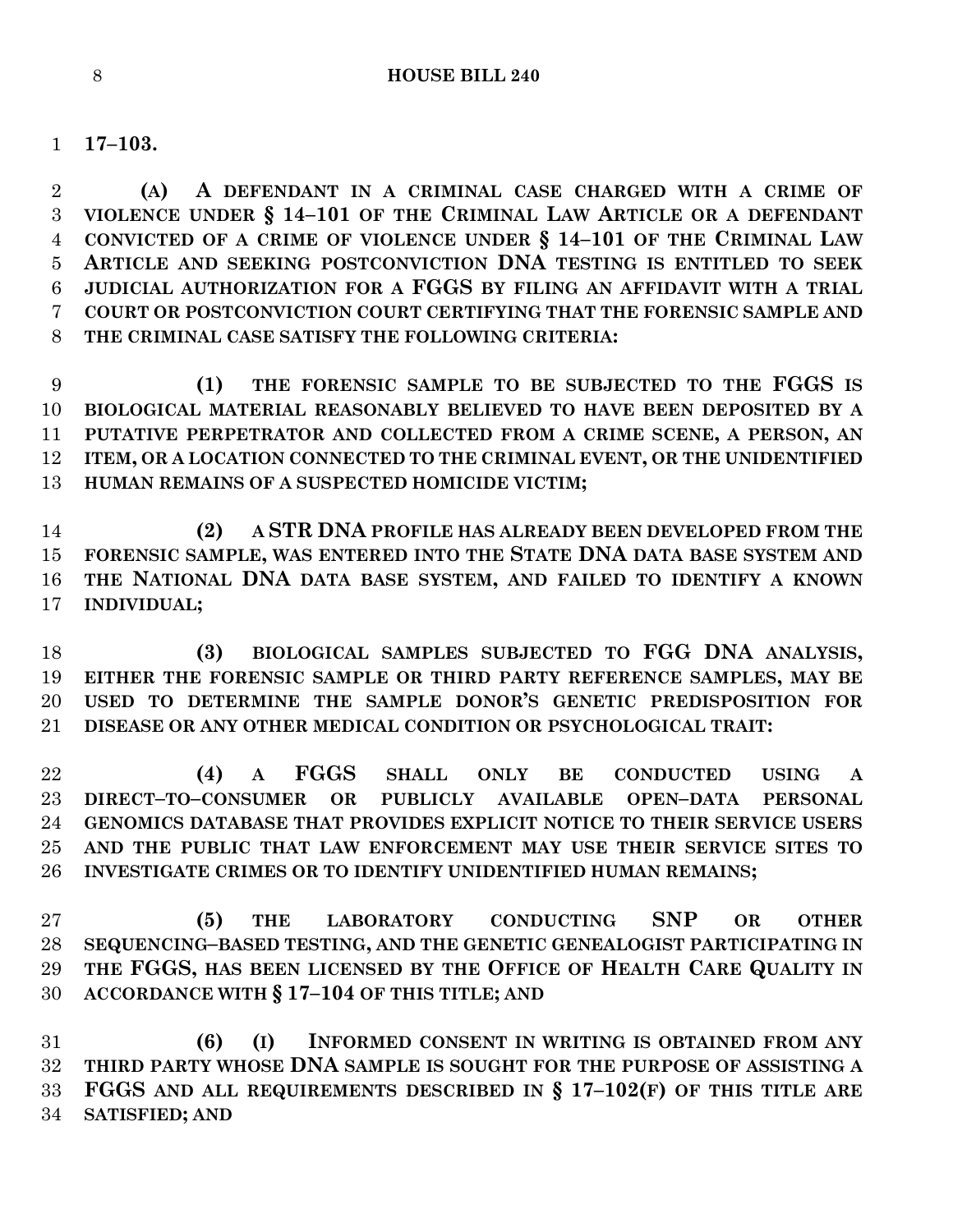| $\mathbf{1}$    | IF THE THIRD PARTY DOES NOT CONSENT TO PROVIDING A<br>(II)                  |
|-----------------|-----------------------------------------------------------------------------|
| $\overline{2}$  | REFERENCE SAMPLE FOR A FGGS INVESTIGATION, NEITHER DEFENSE NOR              |
| 3               | POSTCONVICTION COUNSEL, OR ANYONE ACTING ON THEIR BEHALF, MAY COVERTLY      |
| $\overline{4}$  | COLLECT A REFERENCE SAMPLE FROM THE THIRD PARTY.                            |
|                 |                                                                             |
| 5               | IF DEFENSE OR POSTCONVICTION COUNSEL DETERMINES THAT ONE OR<br>(B)          |
| $6\phantom{.}6$ | MORE PERSONS MAY BE PUTATIVE PERPETRATORS OF THE CRIME UNDER                |
| 7               | INVESTIGATION AND IT IS NECESSARY TO COLLECT A COVERT DNA SAMPLE FROM       |
| 8               | THE PERSON:                                                                 |
|                 |                                                                             |
| 9               | THE AUTHORIZING COURT SHALL BE NOTIFIED PRIOR TO THE<br>(1)                 |
| 10              | COVERT COLLECTION OF THE PUTATIVE PERPETRATOR'S REFERENCE SAMPLE;           |
|                 |                                                                             |
| 11              | A SHOWING SHALL BE MADE TO THE SATISFACTION OF THE COURT<br>(2)             |
| 12              | TO DEMONSTRATE WHY A COVERT COLLECTION IS NECESSARY;                        |
|                 |                                                                             |
| 13              | COUNSEL SHALL MAKE A PROFFER TO THE COURT EXPLAINING<br>(3)                 |
| 14              | HOW COUNSEL PLANS TO CONDUCT THE COVERT COLLECTION IN A MANNER THAT         |
| 15              | AVOIDS UNDULY INTRUSIVE SURVEILLANCE OF INDIVIDUALS OR INVASIONS TO         |
|                 |                                                                             |
| 16              | THEIR PRIVACY AND FOLLOWS THE LAWS OF THE STATE;                            |
|                 | ANY PUTATIVE PERPETRATOR DNA SAMPLE THAT IS COLLECTED<br>(4)                |
| 17              |                                                                             |
| 18              | COVERTLY MAY ONLY BE SUBJECTED TO AN STR TEST TO SEE IF IT MATCHES AN       |
| 19              | STR DNA PROFILE OBTAINED FROM A FORENSIC SAMPLE;                            |
|                 |                                                                             |
| 20              | ANY COVERTLY COLLECTED DNA SAMPLE THAT DOES NOT MATCH<br>(5)                |
| 21              | THE STR DNA PROFILE OBTAINED FROM A FORENSIC SAMPLE SHALL BE                |
| 22              | DESTROYED AND MAY NOT BE UPLOADED TO ANY DNA DATABASE, INCLUDING            |
| 23              | LOCAL, STATE, OR FEDERAL DNA DATABASES WITHIN CODIS, OR ANY DNA             |
|                 | 24 DATABASE NOT AUTHORIZED BY LOCAL, STATE, OR FEDERAL STATUTE;             |
|                 |                                                                             |
| 25              | (6)<br>DEFENSE OR POSTCONVICTION COUNSEL CONDUCTING THE                     |
| 26              | COVERT COLLECTION FROM A PUTATIVE PERPETRATOR SHALL REPORT BACK TO          |
| 27              | THE AUTHORIZING COURT EVERY 30 DAYS ABOUT THE PROGRESS OF THE COVERT        |
| 28              | <b>COLLECTION AND SHALL MAKE A PROFFER ABOUT FUTURE PLANS IN ACCORDANCE</b> |
| 29              | WITH $\S 17-102(G)(3)$ OF THIS TITLE; AND                                   |
|                 |                                                                             |
| 30              | WITHOUT GOOD CAUSE SHOWN, COVERT COLLECTION EFFORTS<br>(7)                  |
| 31              | TO OBTAIN A SAMPLE FROM A PUTATIVE PERPETRATOR SHALL CEASE AFTER 6          |
| 32              | MONTHS.                                                                     |
|                 |                                                                             |
| 33              | THE STATE SHALL BE NOTIFIED THAT AN APPLICATION FOR<br>(1)<br>(C)           |
| 34              | JUDICIAL AUTHORIZATION TO CONDUCT A FGGS HAS BEEN MADE BY DEFENSE OR        |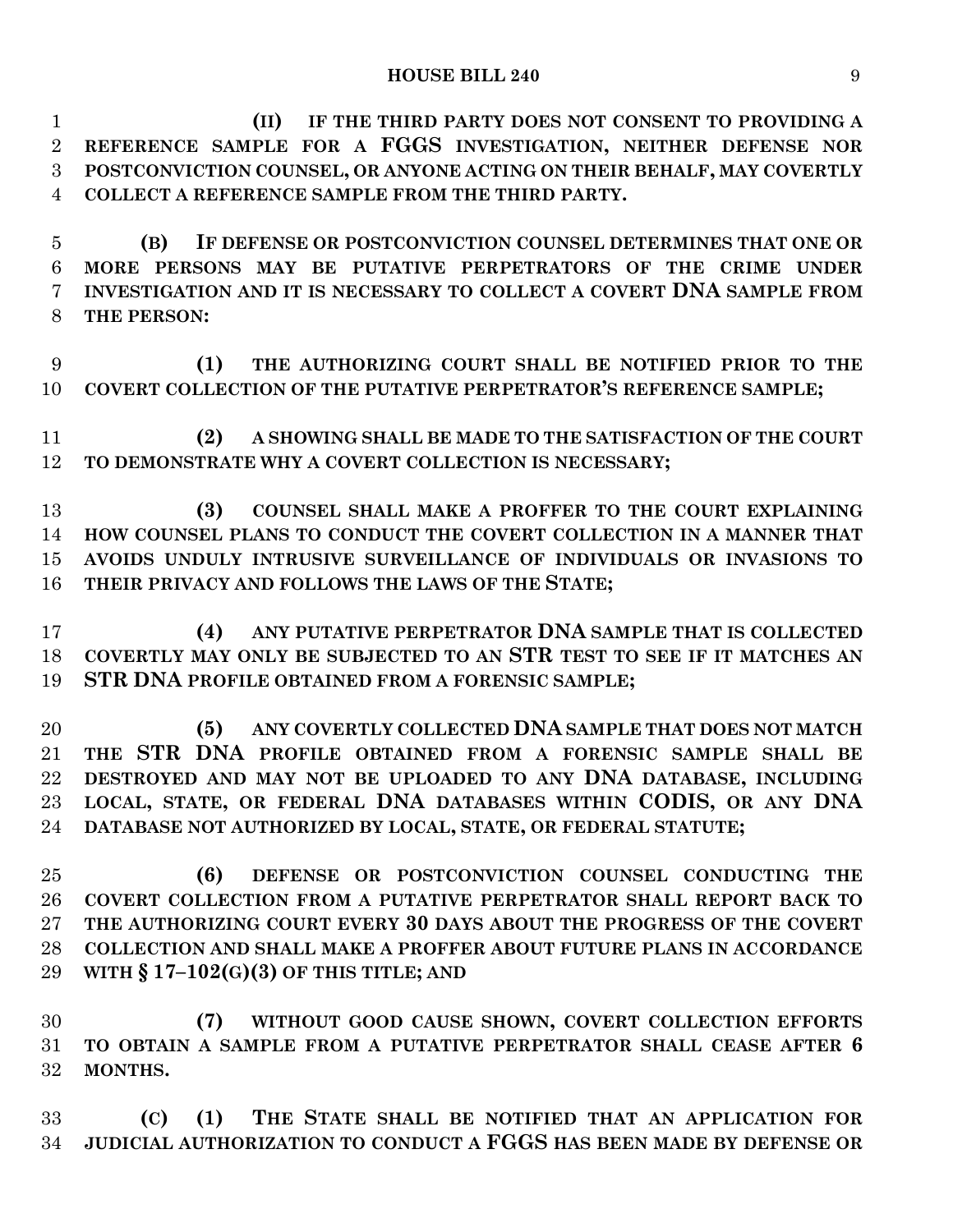**POSTCONVICTION COUNSEL AND A COPY OF THE APPLICATION SHALL BE SERVED ON THE STATE AT THE TIME THE APPLICATION IS FILED UNLESS THE APPLICANT IS ALSO REQUESTING PERMISSION FROM THE COURT TO REDACT CERTAIN PORTIONS OF THE APPLICATION.**

 **(2) ONCE A COURT HAS RULED ON THE MOTION FOR REDACTIONS, A COPY OF THE APPLICATION SHALL BE SERVED ON THE STATE WITHIN 5 DAYS OF RECEIPT OF THE COURT ORDER.**

 **(3) THE AUTHORIZING COURT SHALL ENSURE THAT THE STATE IS INFORMED OF THE PROGRESS OF THE FGGS UNLESS DEFENSE COUNSEL OR POSTCONVICTION COUNSEL CAN SHOW GOOD CAUSE AS TO WHY THAT INFORMATION MAY NOT BE DISCLOSED.**

 **(D) THE PROVISIONS OF § 17–102(H) THROUGH (K) OF THIS TITLE APPLY TO ANY FGGS CONDUCTED BY DEFENSE OR POSTCONVICTION COUNSEL.**

 **(E) A COURT CONSIDERING AN APPLICATION FOR A FGGS FROM A CRIMINAL DEFENDANT SHALL ISSUE THE ORDER ON A SHOWING THAT TESTING HAS THE SCIENTIFIC POTENTIAL TO PRODUCE EXCULPATORY OR MITIGATING EVIDENCE AND THE DEFENDANT HAS COMPLIED WITH ALL OTHER REQUIREMENTS OF THIS SECTION.**

 **(F) A COURT ORDER ISSUED IN ACCORDANCE WITH SUBSECTION (K) OF THIS SECTION SHALL INCORPORATE ALL CERTIFICATIONS MADE IN SUBSECTIONS (A) THROUGH (C) OF THIS SECTION AND MAY DESCRIBE THE SPECIFIC ITEMS OF EVIDENCE TO BE TESTED, DESIGNATE THE SPECIFIC LABORATORY FACILITY TO BE USED FOR THE DNA TESTING, AND DESIGNATE THE CONDITIONS UNDER WHICH CONSUMPTIVE TESTING CAN OCCUR.**

**17–104.**

 **(A) THE OFFICE OF HEALTH CARE QUALITY SHALL ESTABLISH THE CRITERIA THAT MUST BE MET BY DIRECT–TO–CONSUMER GENETIC GENEALOGY SERVICES.**

 **(B) A CERTIFICATION PROGRAM SHALL BE ESTABLISHED BY THE OFFICE OF HEALTH CARE QUALITY TO:**

 **(1) LICENSE LABORATORIES MUST BEGIN PERFORMING SNP OR OTHER SEQUENCING BASED TESTING ON EVIDENCE IN SUPPORT OF FGGS ON OR BEFORE OCTOBER 1, 2022; AND**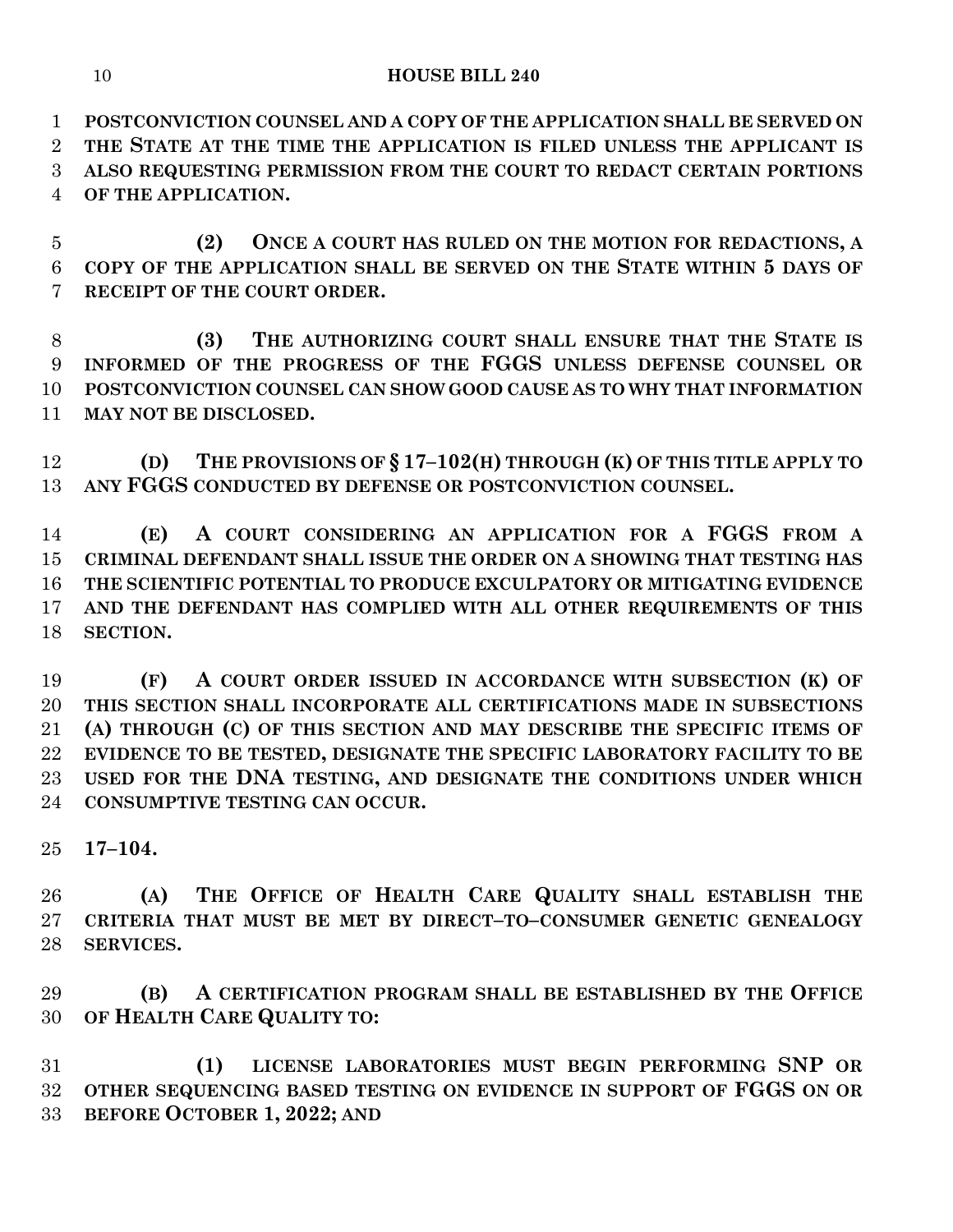**(2) LICENSE INDIVIDUALS MUST BEGIN PERFORMING GENETIC GENEALOGY ON OR BEFORE OCTOBER 1, 2024.**

 **(C) THE MARYLAND FORENSIC LABORATORY ADVISORY COMMITTEE SHALL:**

 **(1) ESTABLISH BEST PRACTICES FOR LABORATORIES PERFORMING SNP OR OTHER SEQUENCING BASED METHODS; AND**

 **(2) RECOMMEND REGULATIONS THAT ESTABLISH MINIMUM QUALIFICATIONS FOR INDIVIDUALS PERFORMING GENETIC GENEALOGY.**

 **(D) IF A LABORATORY IS APPROVED FOR A LICENSE BY THE OFFICE OF HEALTH CARE QUALITY PRIOR TO THE REGULATIONS ESTABLISHED UNDER THIS SECTION BEING ADOPTED, THE LABORATORY SHALL REAPPLY FOR A LICENSE.**

 **(E) NEITHER THE LABORATORY CONDUCTING SNP OR OTHER SEQUENCING BASED TESTING, NOR A LAW ENFORCEMENT OFFICIAL, MAY DISCLOSE GENETIC GENEALOGY INFORMATION WITHOUT AUTHORIZATION.**

**17–105.**

 **(A) IN ACCORDANCE WITH § 2–513 OF THE COURTS ARTICLE, THE DEPARTMENT OF PUBLIC SAFETY AND CORRECTIONAL SERVICES SHALL SUBMIT A PUBLICLY AVAILABLE ANNUAL REPORT TO THE GOVERNOR AND, IN ACCORDANCE WITH § 2–1257 OF THE STATE GOVERNMENT ARTICLE, THE GENERAL ASSEMBLY, THAT SHALL INCLUDE, FOR THE PRECEDING CALENDAR YEAR:**

 **(1) THE NUMBER OF REQUESTS FOR FGG AND THE RELATED DOCUMENTATION;**

 **(2) THE NUMBER OF TIMES FGG WAS GRANTED AND THE BASIS OF EACH GRANT OR DENIAL;**

 **(3) THE NUMBER OF PUTATIVE PERPETRATORS IDENTIFIED THROUGH FGG;**

 **(4) THE NUMBER OF COVERT COLLECTIONS OF REFERENCE SAMPLES FROM PUTATIVE PERPETRATORS, A DESCRIPTION OF THE METHODS USED DURING THE COVERT COLLECTION, THE TIME PERIOD NEEDED TO PERFORM THE COVERT COLLECTION, ANY COMPLAINTS FROM INDIVIDUALS SUBJECT TO SURVEILLANCE DURING THE COVERT COLLECTIONS, AND ANY COMPLAINTS OR SUGGESTIONS FROM JUDGES SUPERVISING THE COVERT COLLECTIONS;**